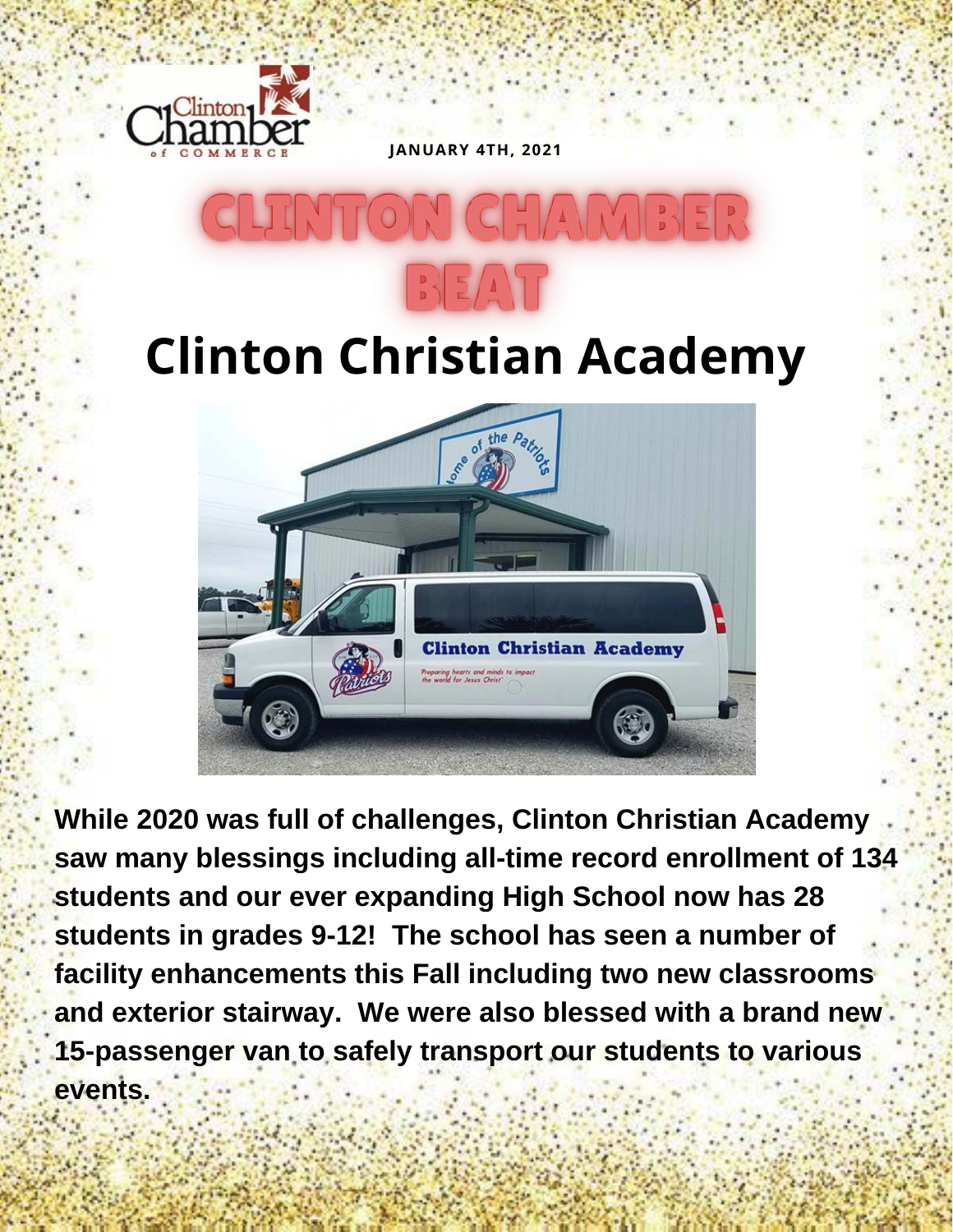Welcome New 2021 far!



City of Lowry City TreeTree's Ruiluin Mortgage



NeeNee's Italian Steak House



**Enterprises** 

# $ABILITY$

Sunrise Dispensary

## **Individuals**

David and Bretta Plumlee Nick Gadbois and Janna Dillion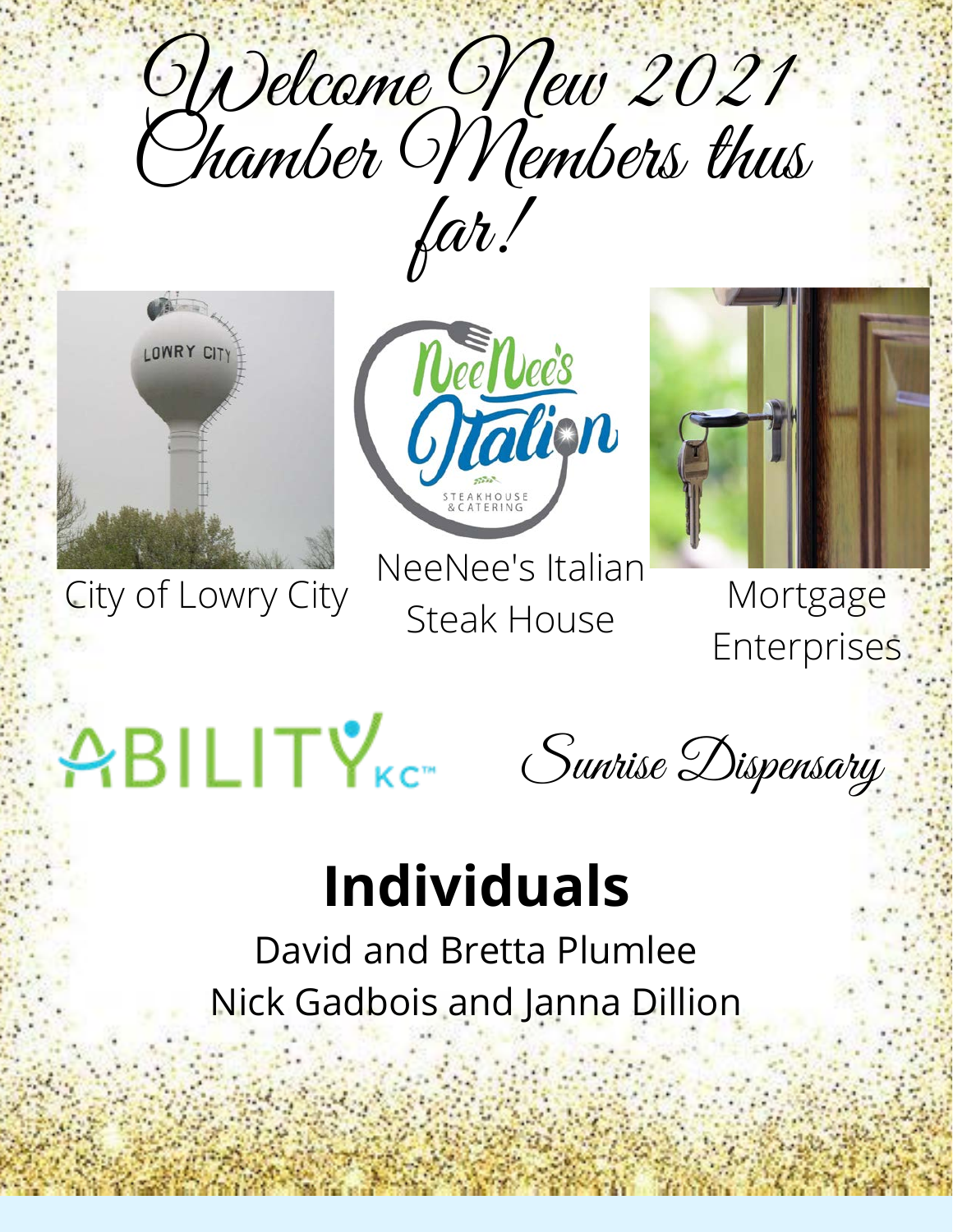## **West Central Missouri Community Action Agency**



### **Senior Care**

Connecting Seniors to Resources for Maintaining Independent Living

Need Assessments are completed with confidentiality and respect to identify the individual needs of Seniors, age 65 and older, in effort to connect them with the appropriate resources within their local community.

Senior Care referrals include but are not limited to:

- \* Food Assistance: Local food pantries & home delivered meals
- Utility Assistance: Crisis assistance to avoid shut off of heating & cooling
- \* Housing Assistance: Affordable senior housing & rental assistance vouchers
- \* Home Weatherization and Home Repairs: Energy efficient home repairs
- \* Home Medical Equipment: wheelchairs, walkers, bathroom safety rails
- Social & Recreational Activities: Friendly and supportive conversation; social ÷ activities, light exercise, active thinking
- Health related programs: In-Home Services, Home Health, Hospice Care
- Transportation: Local transportation services where available  $\sigma_{\rm eff}^2$
- Medicaid Application: Mo HealthNet medical insurance coverage
- $\sigma_{\rm e}^2$ Medicare Assistance: Medicare Advisors to help you get the most out of your insurance coverage for things such as: Medical Phone Alert & medical supplies

#### **AND SO MUCH MORE!** Know a Senior who needs assistance? Call today! (Income qualifications may apply)

This project/program is funded 82% at \$ 139,500 by federal funds (Community Services Block Grant) and 18% at \$30,000 by nongovernmental sources (Community Foundation of the Ozarks) for a total amount of<br>\$169,500. The federal funds are received from the U.S. Department of Health and Human Services (DHHS) provided by the Missouri Department of Social Services, Family Support Division.

Seniors assisted through Senior Care are able to maintain independent living and stay in their own home longer

Seniors living in older, energy-inefficient homes are facing an affordability crisis related to housing and home energy

Maintaining regular and healthy eating habits is especially important as individuals get older

85% of physicians report that unmet social needs lead to worse health

**West Central brings over** 50 years of experience providing services for our seniors in nine counties: Bates, Benton, Cass, Cedar, Henry, Hickory, St. Clair, Morgan, & Vernon



106 W. 4th St Appleton City, MO 64724

**Call Monday - Thursday** 7:30am - 5:00pm

660-476-2185

ww.wemcaa.org WestCentralCares WestCentMoCo